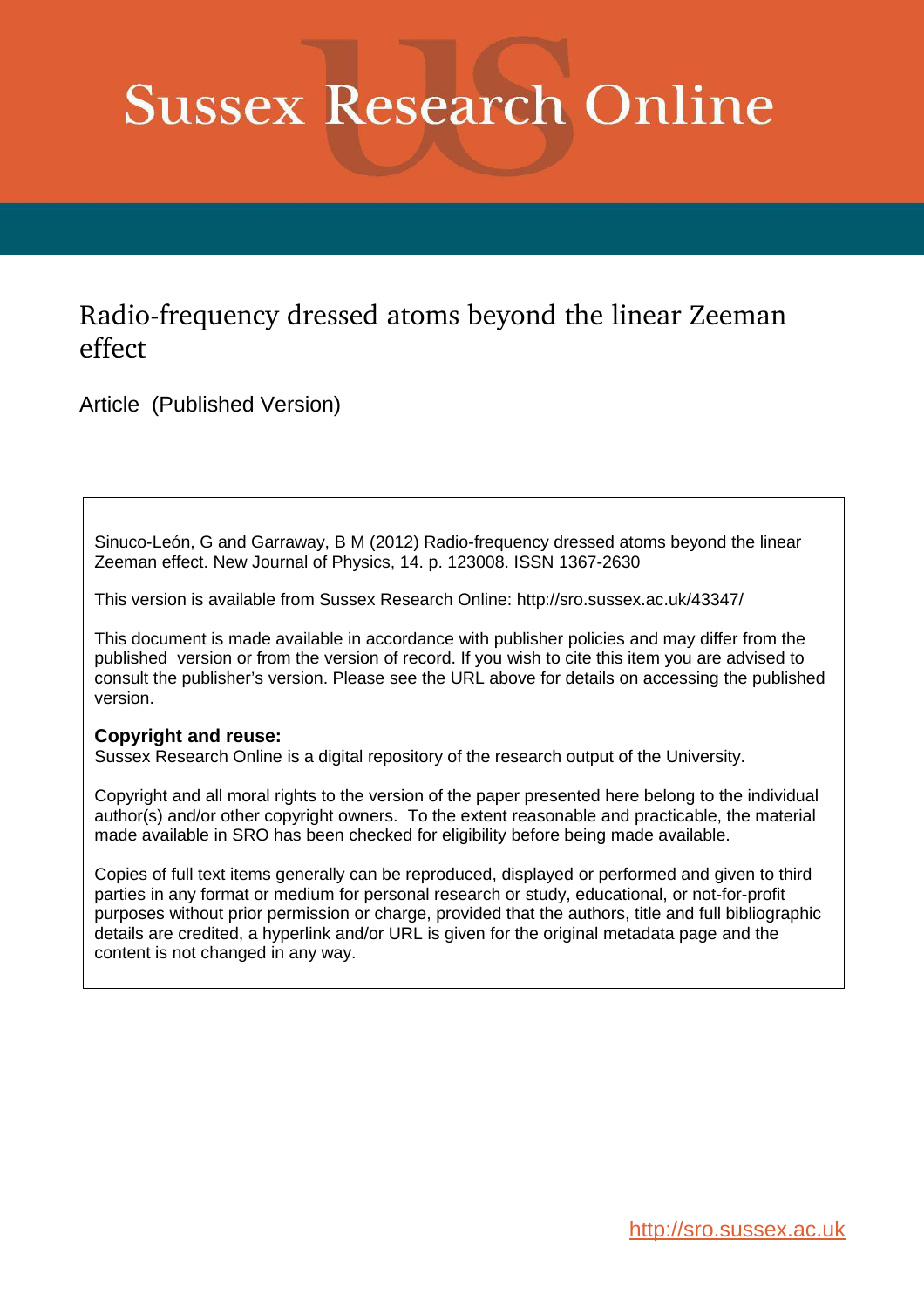

Radio-frequency dressed atoms beyond the linear Zeeman effect

This content has been downloaded from IOPscience. Please scroll down to see the full text.

View [the table of contents for this issue](http://iopscience.iop.org/1367-2630/14/12), or go to the [journal homepage](http://iopscience.iop.org/1367-2630) for more

Download details:

IP Address: 139.184.30.133 This content was downloaded on 10/06/2014 at 15:28

Please note that [terms and conditions apply.](iopscience.iop.org/page/terms)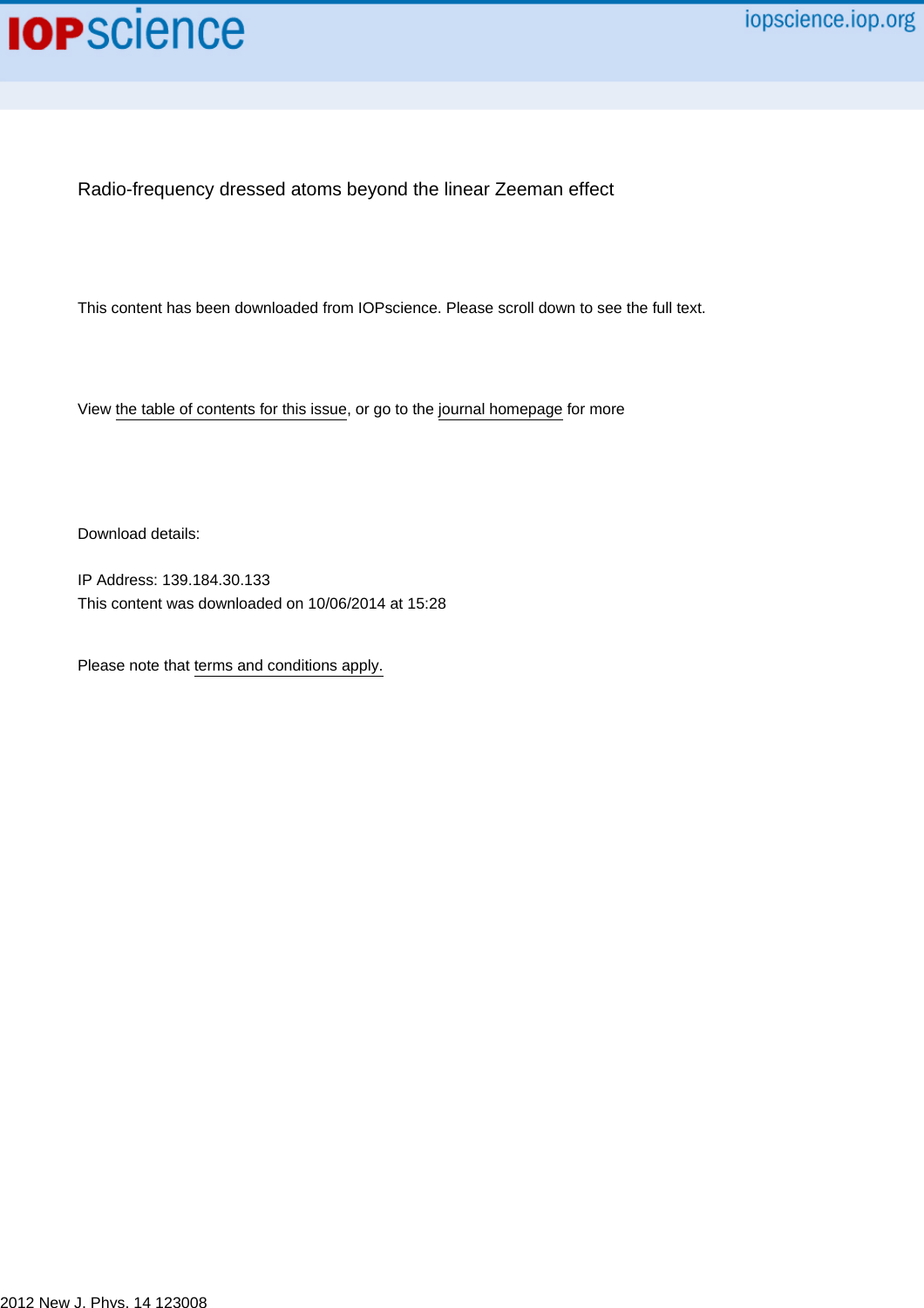# <span id="page-2-0"></span>**New Journal of Physics** The open access journal for physics

## **Radio-frequency dressed atoms beyond the linear Zeeman effect**

#### ${\bf G}$  Sinuco-León and B M Garraway $^1$

Department of Physics and Astronomy, University of Sussex, Falmer, Brighton BN1 9QH, UK E-mail: [b.m.garraway@sussex.ac.uk](mailto:b.m.garraway@sussex.ac.uk)

*New Journal of Physics* **14** (2012) 123008 (12pp) Received 30 August 2012 Published 7 December 2012 Online at <http://www.njp.org/> doi:10.1088/1367-2630/14/12/123008

Abstract. We evaluate the impact that nonlinear Zeeman shifts have on resonant radio-frequency (RF) dressed traps in an atom-chip configuration. The degeneracy of the resonance between Zeeman levels is lifted at large intensities of a static field, modifying the spatial dependence of the atomic adiabatic potential. In this context, we find effects that are important for the next generation of atom chips with tight trapping: in particular, that the vibrational frequency of the atom trap is sensitive to the RF frequency and, depending on the sign of the Lande factor, can produce significantly weaker, or tighter trapping when ´ compared to the linear regime of the Zeeman effect. We take <sup>87</sup>Rb as an example and find that it is possible for the trapping frequency on  $F = 1$  to exceed that of the  $F = 2$  hyperfine manifold.

<sup>1</sup> Author to whom any correspondence should be addressed.

Content from this work may be used under the terms of the [Creative Commons Attribution-NonCommercial-](http://creativecommons.org/licenses/by-nc-sa/3.0)[ShareAlike 3.0 licence.](http://creativecommons.org/licenses/by-nc-sa/3.0) Any further distribution of this work must maintain attribution to the author(s) and the title of the work, journal citation and DOI.

*New Journal of Physics* **14** (2012) 123008

 $©$  IOP Publishing Ltd and Deutsche Physikalische Gesellschaft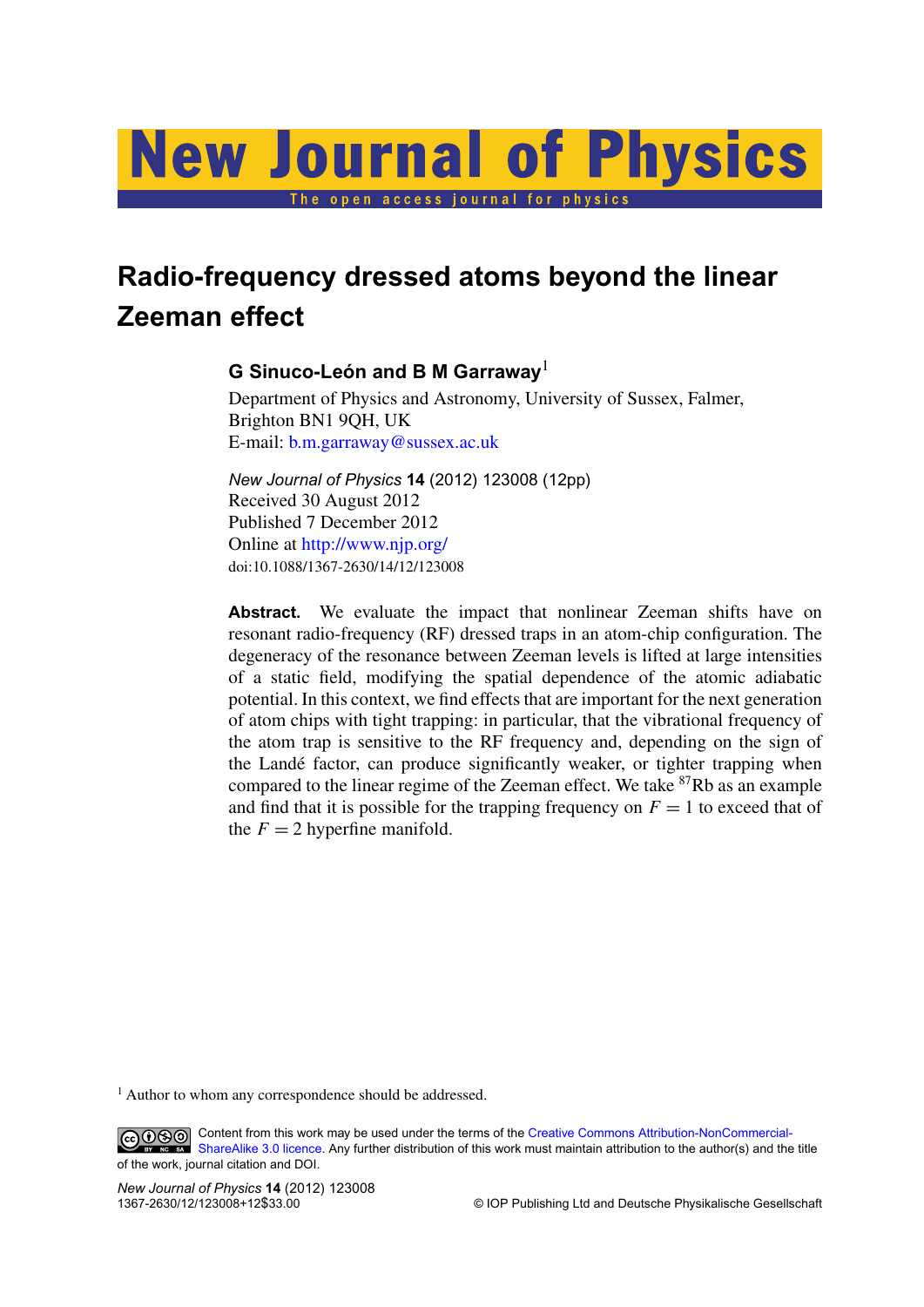#### **Contents**

| 1. Introduction                                                    | $\mathbf{2}$     |
|--------------------------------------------------------------------|------------------|
| 2. Zeeman shift theory                                             | 3                |
| 3. Double-well dressed potential                                   | $\boldsymbol{4}$ |
| 4. Conclusions                                                     | 9                |
| <b>Acknowledgment</b>                                              | 9                |
| Appendix A. Radio-frequency dressing in the strong field regime    | 9                |
| Appendix B. Frequency and position of strong-field potential wells | 10               |
| <b>References</b>                                                  | 11               |

#### **1. Introduction**

The use of radio-frequency (RF) fields for the manipulation of ultra-cold atomic samples  $[1-6]$  $[1-6]$ is underpinning important developments in areas such as matter-wave interferometry  $[4, 7-11]$  $[4, 7-11]$ which are beyond the original use of RF fields for evaporative cooling [\[12\]](#page-12-0). Nowadays, in combination with atom-chip technology  $[13]$  or optical lattices  $[14, 15]$  $[14, 15]$  RF dressing is a wellestablished technique that allows us routinely to control and engineer atomic quantum states and potential landscapes on micron scales [\[13,](#page-12-0) [16\]](#page-12-0). Furthermore, RF dressing plays a central role in several proposals for extending the scope of functions and applications of ultra-cold atomic gases, including reduced dimensionality and connected geometries (ring and toroidal traps) [\[3,](#page-11-0) [5,](#page-12-0) [17–22\]](#page-12-0), cooling and probing of RF dressed atom traps [\[6,](#page-12-0) [23,](#page-12-0) [24\]](#page-12-0), sub-wavelength tailoring of potentials [\[14\]](#page-12-0) and transporting atoms in dressed atom traps [\[25\]](#page-12-0). Experimental realizations of RF dressed magnetic traps have worked in a range of static field intensities that produce linear Zeeman energy shifts [\[3,](#page-11-0) [13,](#page-12-0) [23,](#page-12-0) [26–28\]](#page-12-0). Nevertheless, developments in near surface trapping/control and micro-fabrication [\[29\]](#page-12-0) indicate that production of strong trapping configurations and sub-micron control will be soon on the agenda [\[30,](#page-12-0) [31\]](#page-12-0) and a full description of the atomic Zeeman shifts becomes relevant.

One impressive application of RF dressing of magnetic traps is the miniaturized matterwave interferometer for coherent spatial splitting and subsequent stable interference of matter waves on an atom chip [\[4,](#page-12-0) [11,](#page-12-0) [32\]](#page-12-0). In the interferometer, the potential landscape typically comprises a double well in a transverse plane, accompanied by longitudinal weak trapping [\[4,](#page-12-0) [32–34\]](#page-12-0). It has been proposed that the double-well potential can be helpful in studying entanglement and squeezing phenomena, and phase coherence dynamics and many-body quantum physics [\[32,](#page-12-0) [35\]](#page-12-0). Here we establish the relevance of nonlinear Zeeman shifts for the production of a double-well potential in a typical atom-chip configuration.

For the purposes of this work, the potential landscape is produced by resonantly dressing a static magnetic field composed of a quadrupole field with an offset field. Then the overall field components are

$$
\boldsymbol{B}_{\rm DC} = (G\mathbf{y}, G\mathbf{x}, B_0). \tag{1}
$$

Here *G* is the magnetic field gradient near the quadrupole centre and  $B_0$  is the uniform offset field (see figure 1). In order to give quantitative results, we focus on the ground state manifold of <sup>87</sup>Rb as an example, and evaluate the dressed potentials for the  $|F = 2, m<sub>F</sub> = 2|$  state and also give some results for the  $|F = 1, m_F = -1\rangle$  state. For simplicity, our analysis is restricted

*New Journal of Physics* **14** (2012) 123008 [\(http://www.njp.org/\)](http://www.njp.org/)

<span id="page-3-0"></span>2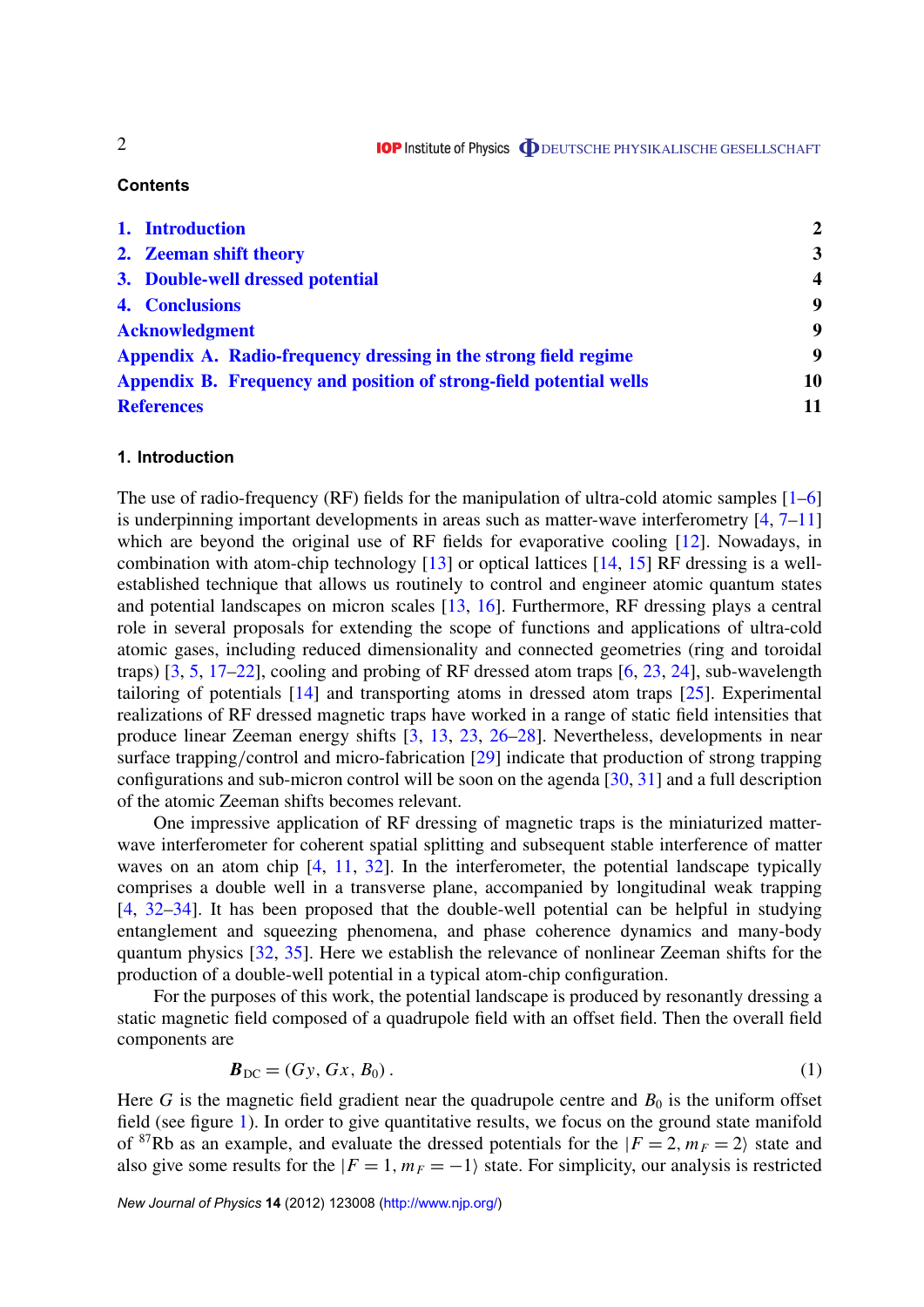

<span id="page-4-0"></span>

**Figure 1.** (a) Schematic diagram of a magnetic field quadrupole distribution (equation [\(1\)](#page-2-0)) and the RF coupling field. The horizontal double-headed arrow (red) indicates the polarization of the coupling RF field. The offset field  $B_0$  points out of the page. (b) Contours of a typical RF dressed double-well potential. (c) Potential energy along  $y = 0$  (the *x*-axis) in panel (b). Parameters characterizing the double well are defined as: the well position  $x_w$ , inter-well barrier height *h* and well frequency  $\omega$ .

to small amplitudes of the RF field  $(B_{RF})$ , such that beyond rotating wave approximation (RWA), effects can be ignored [\[34\]](#page-12-0). This is also helpful in clearly identifying the effects due to nonlinearity of the energy shifts. To investigate the relevance in current experimental situations, we took parameters from recent experiments, i.e. we took  $G = 22.67 \text{ T m}^{-1}$ ,  $B_0 = 1.0 \text{ or } 3.0 \text{ G}$ and  $B_{RF} = 357 \text{mG}$ : this enables us to quantify the effect that the nonlinear Zeeman shifts have on the shape of dressed potential.

In the following, we first review the theory of the Zeeman effect in nonlinear situations (section [2\)](#page-3-0) and then apply the results to RF dressing in the strong field regime (section 3). We report on the effects on both the vibrational frequency of RF dressed atom traps and their locations and then the paper concludes in section [4.](#page-9-0)

#### **2. Zeeman shift theory**

In the limit of slow atomic motion, the magnetic moment of the atoms keeps its orientation relative to a spatially varying magnetic field,  $B_{DC}$ . The dynamics can be described by the Hamiltonian [\[36,](#page-12-0) [37\]](#page-12-0)

$$
H = A\mathbf{I} \cdot \mathbf{J} + \mu_{\text{B}} |\mathbf{B}_{\text{DC}}| (g_J J_z - g_I' I_z), \tag{2}
$$

where *A* is a measure of the hyperfine splitting, *J* and *I* are the spin and nuclear angular momentum operators, and the electronic and nuclear  $g$ -factors are  $g_J$  and  $g'_J$ , respectively. The Bohr magneton is denoted by  $\mu_B$ , as usual.

As is well known, the operator  $F_z = J_z + I_z$  commutes with the Hamiltonian [\(2\)](#page-3-0) and thus  $m_F$  is a good quantum number (along with *I* and *J*). Since we consider <sup>87</sup>Rb with  $I = 3/2$  and  $J = 1/2$ , the interaction mixes pairs of states  $|m_F - 1/2, 1/2\rangle$  and  $|m_F + 1/2, -1/2\rangle$  in an  $m_I$ ,  $m<sub>J</sub>$  basis:  $|m<sub>I</sub>, m<sub>J</sub>$ . These two states have the same value of  $m<sub>F</sub>$  by construction. In this case, because  $J = 1/2$ , the diagonalization of Hamiltonian [\(2\)](#page-3-0) reduces to  $2 \times 2$  matrix blocks and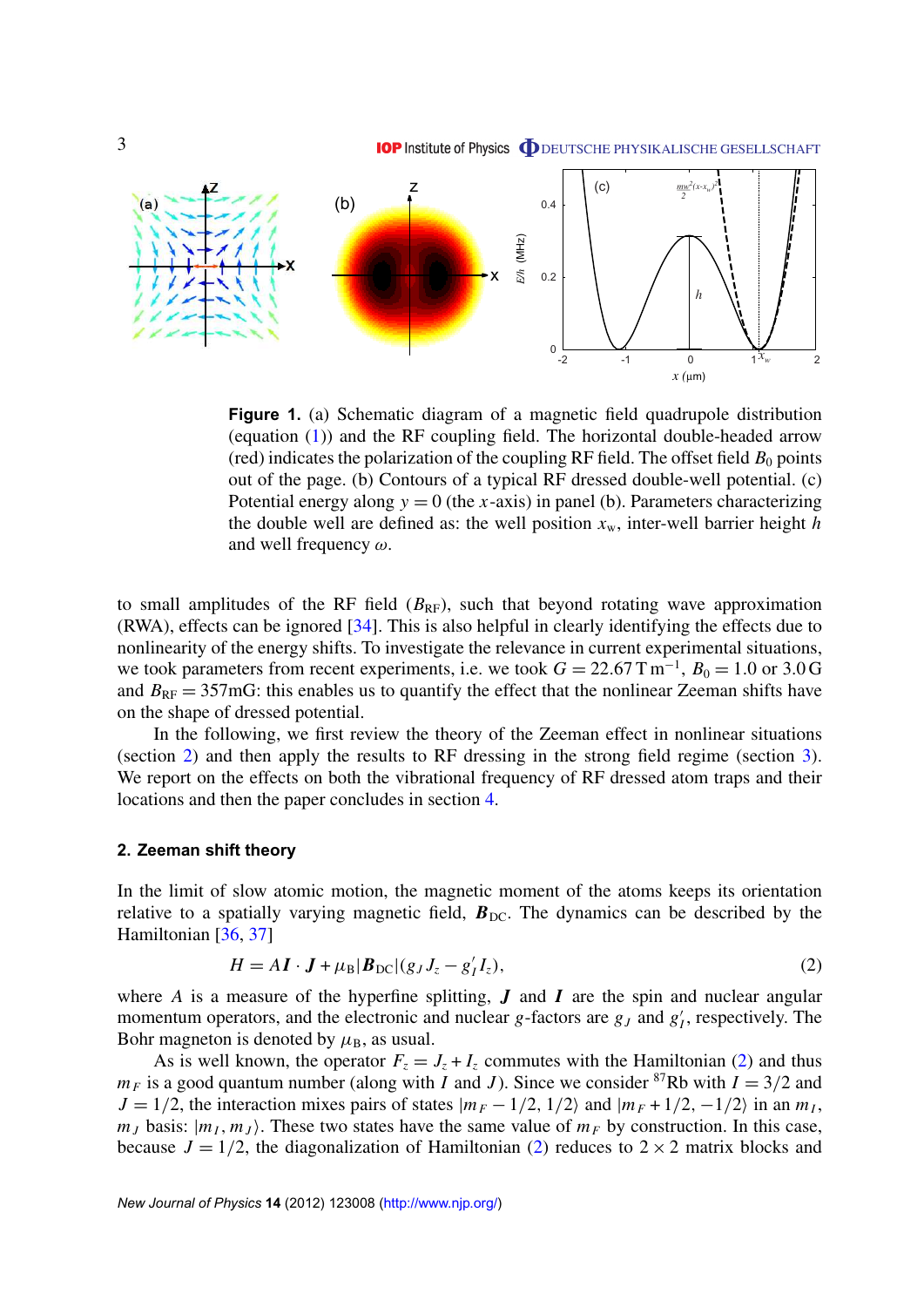#### **IOP** Institute of Physics **ODEUTSCHE PHYSIKALISCHE GESELLSCHAFT**

<span id="page-5-0"></span>some uncoupled terms. This leads to a Breit–Rabi formula for the hyperfine energy spectrum of an alkali atom in a magnetic field [\[36\]](#page-12-0):

$$
E_{m_F}^{Z,\pm} = -\frac{A(1 + 4\alpha g'_I m_F)}{4} \pm \frac{A}{2} \sqrt{I(I+1) + \frac{1}{4} + 2m_F \alpha (g_J + g'_I) + \alpha^2 (g_J + g_I)^2},
$$
(3)

where  $\alpha = \mu_B |\mathbf{B}_{\text{DC}}| / A$ . However, there are two uncoupled states in the  $m_I$ ,  $m_J$  basis:  $|I, 1/2\rangle$ and  $|-I, -1/2\rangle$ . These states have energies

$$
E_{m_F=\pm(I+1/2)}^{Z,\pm} = \frac{A}{2}I \pm \frac{\alpha A}{2} (g_J - 2g'_I I). \tag{4}
$$

In the *weak field regime*, corresponding to  $\alpha \ll 1$ , the Zeeman shifts become linear in  $|\mathbf{B}_{\text{DC}}|$  and all these energy levels (equations [\(3\)](#page-4-0) and [\(4\)](#page-4-0)) are approximated by (see, e.g., [\[37\]](#page-12-0))

$$
E_{m_F}^{Z,\pm} \approx -\frac{A}{4} \pm \frac{A}{2} (I + 1/2) + m_F \mu_B g_F |\mathbf{B}_{\text{DC}}|.
$$
 (5)

Here the signs in front of the square root contribution in equation [\(3\)](#page-4-0) have been absorbed by the definition of the *g*-factor associated with the total angular momentum  $\mathbf{F} = \mathbf{I} + \mathbf{J}$ . Because *J* = 1/2 there are only two possible values  $F = I + J = 2$  and  $|I - J| = 1$ :

$$
g_F = g_J \frac{F(F+1) - I(I+1) + J(J+1)}{2F(F+1)} - g'_I \frac{F(F+1) + I(I+1) - J(J+1)}{2F(F+1)}.
$$
(6)

Figure 2(a) shows the atomic energy levels, corresponding to the upper hyperfine manifold, at different positions in the field distribution equation [\(1\)](#page-2-0). In the case of RF dressed atom traps with <sup>87</sup>Rb, atoms in the trapping states  $m_F = 1$ , 2 follow such energy curves adiabatically and become trapped at positions of minimum field amplitude [\[16\]](#page-12-0).

#### **3. Double-well dressed potential**

We consider a magnetic trap with static field distribution [\(1\)](#page-2-0), dressed by a uniform and linearly polarized oscillating magnetic field (RF) [\[1,](#page-11-0) [4\]](#page-12-0). The coupling between atomic states is dominated by the component of the RF field orthogonal to  $\vec{B}_{\text{DC}}$  [\[5\]](#page-12-0), vanishing at positions where they are parallel (e.g. at positions of coordinates  $(x = 0, y)$ ). A typical resulting double-well potential is shown in figure [1\(](#page-3-0)b). To characterize the potential energy, we evaluate the dressed energy along the *x*-axis, where a double well appears as a consequence of the dressing.

We define the *z*-axis parallel to the direction of the static field, take the RF field polarized along the *x*-axis and apply the standard RWA. Then, the Hamiltonian [\(2\)](#page-3-0) in a rotating frame becomes

$$
H = A\mathbf{I} \cdot \mathbf{J} + \mu_{\rm B} |\mathbf{B}_{\rm DC}| (g_J J_z - g_I' I_z) \pm \hbar \omega_{\rm RF} (J_z + I_z) + \frac{\mu_{\rm B} |\mathbf{B}_{\rm RF}|}{2} (g_J J_x - g_I' I_x). \tag{7}
$$

Because  $J = 1/2$  the sign  $\pm$  is chosen according to which hyperfine manifold we are interested in:  $F = I + J$  or  $|I - J|$ . This is because each polarization component of the dressing field couples magnetic sublevels within a subspace with a given total angular momentum (appendix [A\)](#page-9-0). The diagonalization of equation [\(7\)](#page-4-0) produces the dressed state energies displayed in figure [3](#page-6-0) (solid curve) for the magnetic field configuration of this paper.

In the weak field regime and for RF frequencies much smaller than the hyperfine splitting  $(\omega_{RF} \ll A/\hbar)$ , the dressed energies for states of the upper hyperfine manifold are [\[1\]](#page-11-0)

$$
E_{m_F}^+ \approx -\frac{A}{4} + \frac{A}{2}(I + 1/2) + m_F \sqrt{(\mu_B g_F | \mathbf{B}_{\rm DC}| - \hbar \omega_{\rm RF})^2 + (\mu_B g_F | \mathbf{B}_{\rm RF}|/2)^2},\tag{8}
$$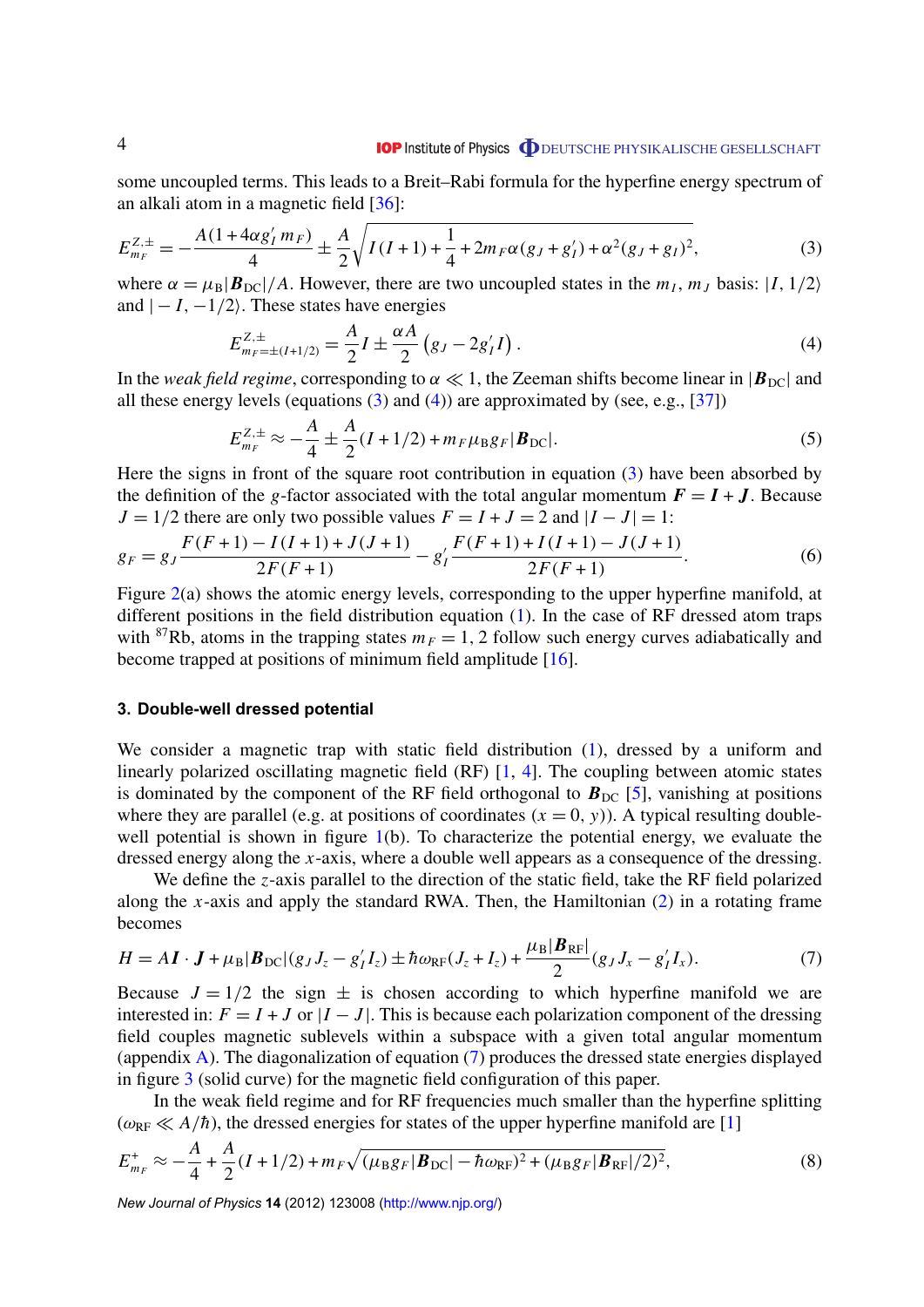<span id="page-6-0"></span>

**Figure 2.** (a) Zeeman shifts for the upper manifold  $(F = 2)$  of the ground state of  ${}^{87}Rb$ , in a field distribution as equation [\(1\)](#page-2-0). Arrows indicate locations of resonance at low (left) and high (right) field intensities. Panels (b) and (c) show dressed potentials (solid) and bare states (dashed) for resonance located at (b)  $x_w = 10 \mu \text{m}$ , with  $\omega_{RF}/2\pi = 2.63 \text{ MHz}$  and (c)  $x_w = 100 \mu \text{m}$  with  $\omega_{\text{RF}}/2\pi = 15.99 \text{ MHz}$ . Note how, at large fields, the crossings of bare states have separated in space and in energy (dashed lines). In all cases the field gradient is  $G = 22.67$  T m<sup>-1</sup>, the RF amplitude is  $B_{RF} = 357$  mG and the offset field is  $B_0 = 3 \text{ G}.$ 

which produces, for the field distribution of equation [\(1\)](#page-2-0) and for weak field seeker states [\[16\]](#page-12-0), the dressed potentials shown in figure 3 (dashed line). The double well is conveniently described by three parameters: the well minimum position  $(x_w)$ , the height of the inter-well barrier  $(h)$  and the well frequency  $\omega$ , which is defined through a harmonic approximation centred around the potential minimum (see figure  $1(c)$  $1(c)$ ). To distinguish these properties being evaluated according to equation  $(8)$  or  $(7)$ , we denote the former quantities (i.e. from the weak field expression) with a superscript 0. (For example, the well position is  $x_w^0$  in the linear regime, and  $x_w$  more generally.)

The potential well's position and frequency are determined by the location of the resonant coupling, as suggested in figures  $2(b)$  $2(b)$  and (c), and by the intensity of the RF field. Figure 3 shows typical dressed potentials in a double-well regime (where we show only one of the two wells). We compare both the dressed eigenvalue of Hamiltonian [\(7\)](#page-4-0), and equation [\(8\)](#page-4-0) for different RF frequencies  $\omega_{RF}$ . A rather significant change in the well shape is seen for quite modest well separations for this field gradient. (The well separation is  $2x_w$  in figure 3.)

With a fixed static field configuration, the distance between the wells is controlled by the RF frequency  $\omega_{\text{RF}}$ . At large distances, the nonlinear character of Zeeman shifts impacts on the dressed potential, and equation [\(8\)](#page-4-0) is no longer valid. In particular, the well frequency is significantly modified, as seen for  $m_F = 2$  in figure 4. For well separations of 30  $\mu$ m, the correction to frequency is about  $5\%$  for offset fields of 1 G (or 3 G). The relative effect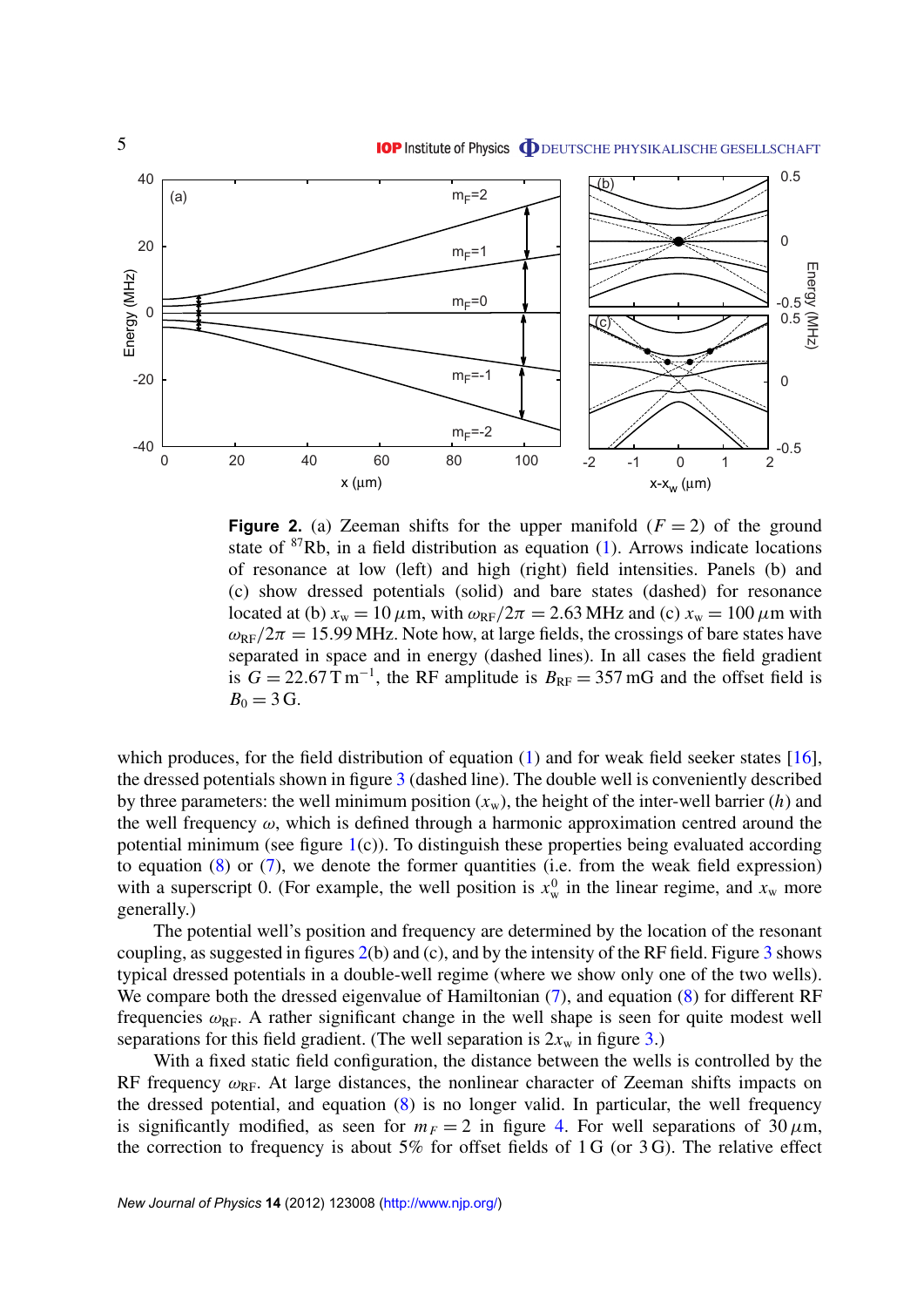<span id="page-7-0"></span>

**Figure 3.** Comparison of nonlinear and linear dressed potentials. There are two potential wells at  $\pm x_w$  and we show here just the well located at  $x = +x_w$ with  $m_F = 2$ : red (solid) eigenvalue of Hamiltonian [\(7\)](#page-4-0). Blue (dashed) line is the adiabatic potential [\(8\)](#page-4-0). The dressing frequencies and well positions are (a) 2.6 MHz,  $x_w = 10 \mu \text{m}$ , (b) 5.2 MHz, 30  $\mu \text{m}$  and (c) 8.2 MHz, 50  $\mu \text{m}$ . The quadrupole field gradient is  $G = 22.67 \text{ T m}^{-1}$  [\[34\]](#page-12-0) and the bias field is  $B_0 =$ 3.0 G as in figure [2.](#page-5-0) In each of (a)–(c),  $\omega_{RF}$  has been adjusted to produce a minimum at the specified value of  $x_w$ .



**Figure 4.** Well frequency as a function of RF frequency, obtained from the eigenvalue of Hamiltonian [\(7\)](#page-4-0) (solid) and the linear approximation to the eigenvalues [\(8\)](#page-4-0) (dashed), for (a)  $B_0 = 1.0$  G and (b)  $B_0 = 3.0$ . Other parameters are as in figure [2](#page-5-0) (including  $F = 2$ ,  $m_F = 2$ ). The well frequency corresponding to a three-level system and its value scaled by  $\sqrt{2}$  are shown by the short-dash and dot-dash lines, respectively.

on the frequency increases approximately linearly with the well separation, and can become a significant fraction of  $w$  for separations of tens of microns. The weakening of the well (or equivalently, the reduction of  $w$ ) can be qualitatively understood as a consequence of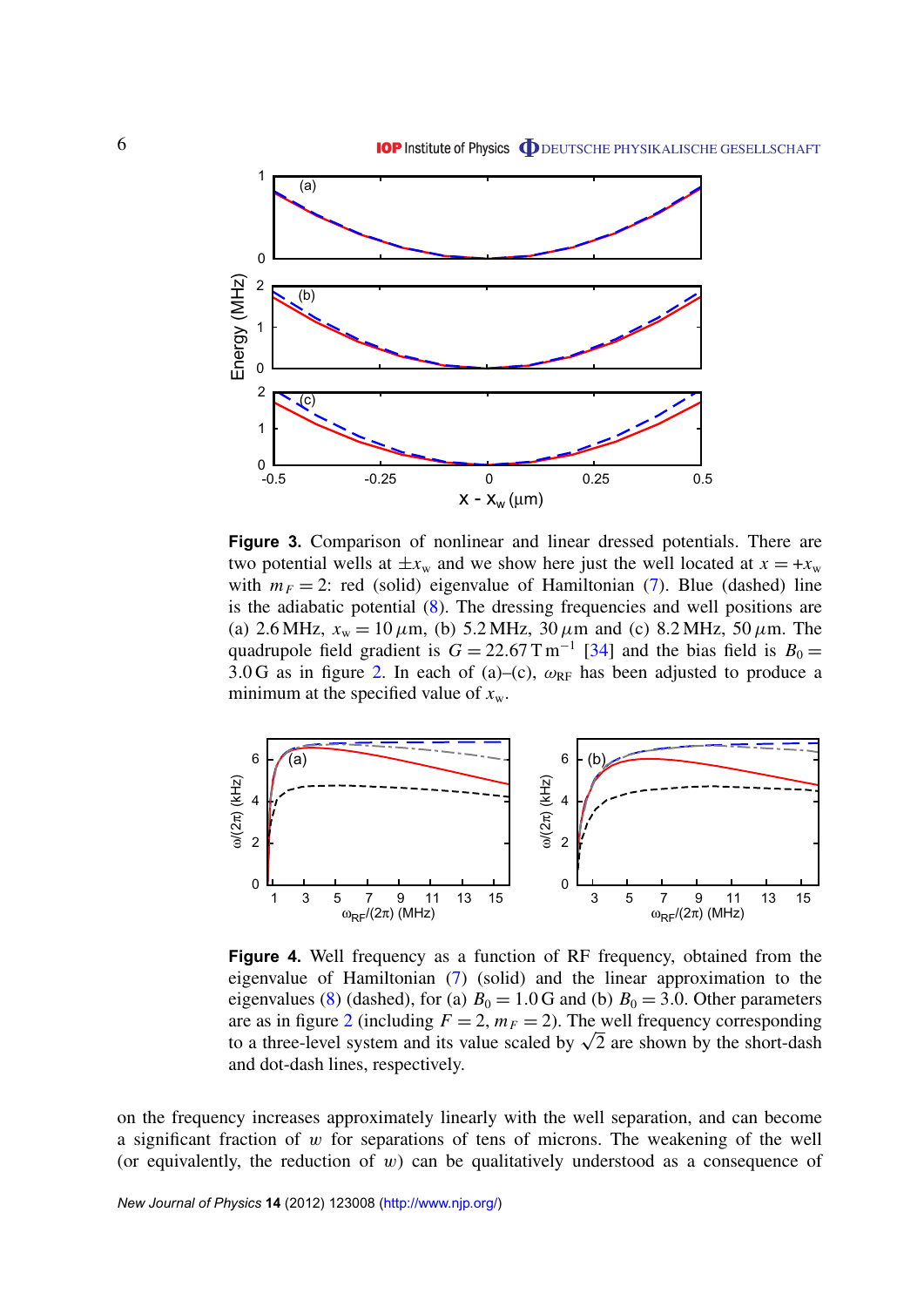<span id="page-8-0"></span>

**Figure 5.** Well frequency as a function of RF frequency in the case of  $F = 1$ ,  $m_F = -1$ . Results are obtained from the eigenvalue of Hamiltonian [\(7\)](#page-4-0) (solid) and the linear approximation to the eigenvalues [\(8\)](#page-4-0) (dashed) for (a)  $B_0 = 1.0$  G and (b)  $B_0 = 3.0$ . Other parameters are as in figure [2.](#page-5-0) Inset: dressed potentials for the case of  $F = 1$ .

the appearance of multiple resonant positions due to nonlinearity of Zeeman shifts (see figure [2\(](#page-5-0)b)): as the distance between bare state crossings increases, the dressed potential softens in comparison with the potential from a single resonant position. This becomes one of the main effects of the nonlinear Zeeman effect on dressed RF potentials.

Figure [5](#page-7-0) shows similar results for what is the  $F = 1$  manifold in the weak field regime. However, in this case we see that the trap is *tightened* by the nonlinear Zeeman effect. The result is understood from the fact that  $g_F$ , equation [\(6\)](#page-4-0), changes sign for  $F = 1$ . As a result the sequence of levels seen for  $F = 2$  in figure  $2(c)$  $2(c)$  is reversed, which enables us to have tighter trapping as seen (inverted) at the bottom of the manifold of figure  $2(c)$  $2(c)$  (and see also figure  $5(b)$  $5(b)$ , inset). Since the trapping on <sup>87</sup>Rb  $F = 2$  involves potentials twice as steep as those on <sup>87</sup>Rb  $F = 1$ , we would not expect the trap to become tighter in  $F = 1$  overall. (The factor two in steepness is because the two manifolds have the same magnitude of  $g_F$ , which means a factor of two in the potentials because for  $F = 2$  we can use  $m_F = 2$ , while for  $F = 1$  we can only use  $m_F = -1$ .) However, figures [4](#page-6-0) and [5](#page-7-0) show that, in absolute terms, the  $F = 1$  trap does become tighter than the  $F = 2$  trap for quite modest values of the RF frequency. In essence, the weakening of the  $F = 2$  trap by the nonlinear Zeeman effect, and the corresponding tightening of  $F = 1$ , becomes sufficient for the trap frequency in  $F = 1$  to become higher.

The potential well's frequency for the dressed state  $|F = 1, m_F = -1\rangle$  can be evaluated analytically using the solution of a three-level system (see appendix  $\bf{B}$ ), and approximating the well's position by taking the positions of the resonant couplings (large dots in figure  $2(c)$  $2(c)$ ) and averaging them. The frequency obtained following this procedure coincides very closely with the numerical results shown in figure [5.](#page-7-0)

In the case of  $F = 2$ , we find that, similarly, the well frequency corresponding to the dressed state  $|F = 2, m_F = 2\rangle$  can be estimated by considering couplings between the bare levels  $|F = 2, m_F = -1$ ,  $|F = 2, m_F = 0$  and  $|F = 2, m_F = 1$ . This is shown in figure [4](#page-6-0) (short dash) and indicates that at high RF frequencies the curvature of the dressed energy is dominated by the crossings of just these three levels (see figure  $2(c)$  $2(c)$ ). In the intermediate regime of dressing frequency, the coupling of all levels contributes significantly to the dressed state and the three-level approximation is not valid. However, at low RF dressing frequencies, we observe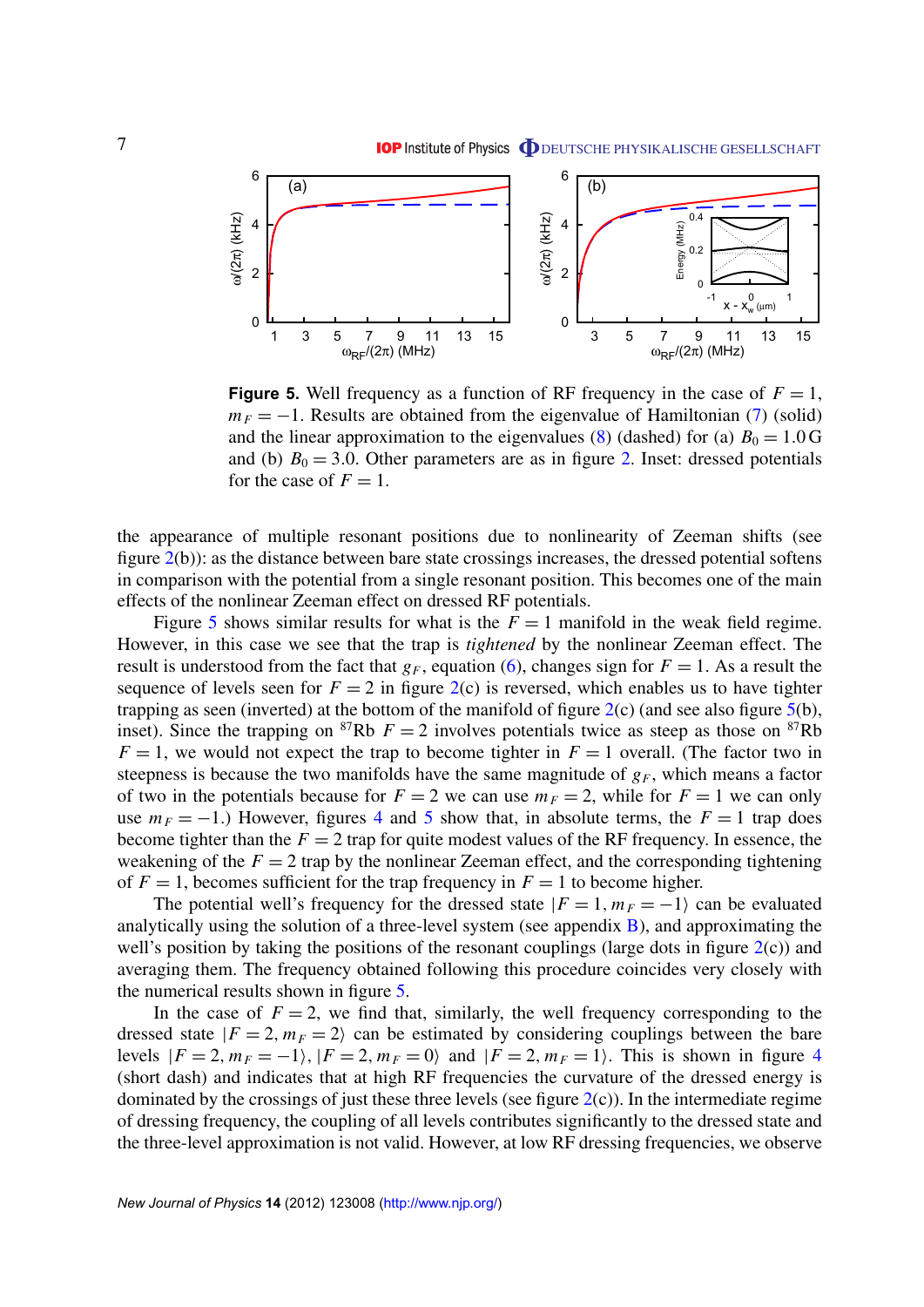<span id="page-9-0"></span>

**Figure 6.** (a) Main panel: relative displacement of well positions  $(\Delta x_{\rm w}/x_{\rm w}^0 =$  $(x_w - x_w^0)/x_w^0$  versus  $\hbar \omega_{RF}/\mu_B B_0$ , evaluated via equation [\(7\)](#page-4-0). On this scale,  $\Delta x_{\rm w}/x_{\rm w}^0$  are approximately independent of  $B_0$ . Inset: well position displacement for offset field  $B_0 = 1$  G (dashed) and  $B_0 = 3$  G (short-dashed). (b) Modification of the double-well barrier height  $(\Delta h = h - h^0)$  for  $B_0 = 1$  G (solid) and  $B_0 =$ 3 G (dashed), respectively, as a function of the RF frequency. In all cases  $B_{RF}$  = 357 mG and  $G = 22.67$  T m<sup>-1</sup> [\[34\]](#page-12-0). Dashed vertical lines indicate the limiting frequencies at  $\mu_B g_F B_0/h$ .

that the linear regime result coincides with the three-level estimate of the well frequency scaled by  $\sqrt{2}$  (dash and dash-dot line in figure [4,](#page-6-0) respectively).

Figure [6](#page-8-0) presents a comparison of the nonlinear effects on the well position ( $\Delta x_w$  =  $x_w - x_w^0$ ) and inter-well barrier height ( $\Delta h = h - h^0$ ). Again, these are calculated from the diagonalization of the Hamiltonian [\(7\)](#page-4-0) and by comparing the results to the weak field approximation, equation  $(8)$ . We see that the shift in the position of a potential well can be large in both the low RF frequency limit and the high RF frequency limit (see figure  $6(a)$  $6(a)$ , inset). The shift at high RF frequency seems reasonable as the higher frequencies usually result in RF resonance in regions of stronger magnetic fields where the nonlinear Zeeman effect is expected to play a role. Note here that the vertical asymptotes in figure [6](#page-8-0) correspond to the threshold where the RF frequency is just sufficient to excite transitions in the static field configuration, i.e.  $\hbar \omega_{\text{RF}} \rightarrow \mu_{\text{B}} g_F |B_0|$ .

To understand the shifts in position of the potential wells, we look carefully at the issue of how we define the resonance location and the potential well location. Shifts of the well positions,  $\Delta x_w = (x_w - x_w^0)$ , can be understood by investigating where resonant RF coupling occurs, i.e. positions where  $\hbar \omega_{RF}$  matches the energy separation between levels with  $|\Delta m_F| = 1$ . That is,

$$
E_{m_F}^{Z,+} - E_{m_F \pm 1}^{Z,+} = \hbar \omega_{\rm RF},\tag{9}
$$

which, in the weak field regime, reduces to a unique value of  $\omega_{RF}$  given by

$$
\mu_{\rm B}g_F|\boldsymbol{B}_{\rm DC}|-\hbar\omega_{\rm RF}=0.\tag{10}
$$

In the regime of a weak magnetic field, multiple resonances occur at the same position (see figure [2\(](#page-5-0)b)), since the spacing between adjacent sublevels is degenerate. In contrast, for large fields the degeneracy of transition frequencies is destroyed and the resonance locations become separated in space, as shown in figure  $2(c)$  $2(c)$ . As in the treatment of the well frequencies above, a simple and good estimate for the location of the potential well minimum  $x_w$  can be found by taking an average of the positions where equation [\(9\)](#page-8-0) is satisfied for different  $(m_F, m_F \pm 1)$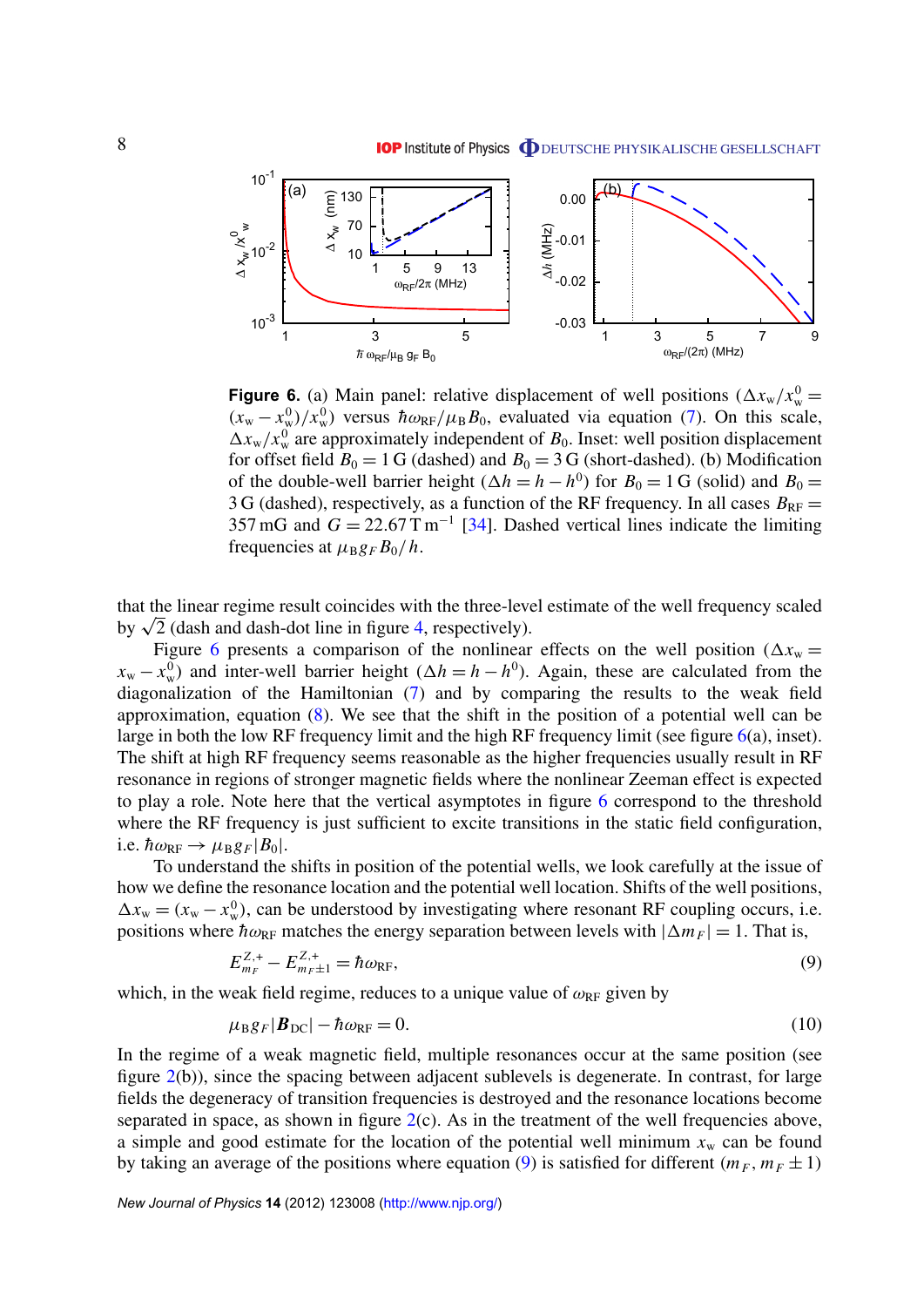<span id="page-10-0"></span>pairs (dots in figure  $2(c)$  $2(c)$ ). This quantity,  $\bar{x}_w$ , has been evaluated using both the procedure of appendix B (equation  $(B.7)$ ) and the numerical solution of equation [\(9\)](#page-8-0) itself. These results agree with the full solution of equation [\(7\)](#page-4-0) and are presented as one curve in figure [6.](#page-8-0)

#### **4. Conclusions**

Our calculations show that for a resonant RF dressed double-well potential, the well frequency is a sensitive parameter to the nonlinearity of Zeeman shifts. This is relevant for investigations of tunnelling processes in double-well potentials, Bose–Einstein condensate interferometry and phase coherence dynamics, since these phenomena are sensitive to the potential shape [\[32,](#page-12-0) [35\]](#page-12-0). These modifications of the well frequency can be large enough to be tested experimentally via interferometry or atom cloud oscillations [\[3,](#page-11-0) [4\]](#page-12-0).

We have also seen that in taking into account the nonlinear Zeeman effect the sign of the *g*-factor is an important consideration in the tightness of the resonantly RF dressed atom trap. In the case of <sup>87</sup>Rb we found that for modest RF frequencies the  $F = 1$  dressed trap could be tighter than the  $F = 2$  dressed trap, which is quite against expectations in the linear regime. By using a model three-level system, we calculate the well's frequency for  $F = 1$ . In the case of the  $F = 2$  manifold, this model works well in a regime of nonlinear Zeeman shift. The presence of tighter trapping in  $F = 1$  seems counter-intuitive, not least because the key states of  $m_F = \pm 1$ do not directly couple. However, the cases we have examined have sufficiently strong coupling that all the levels are mixed by the interaction even though the crossings are seen to be separated in figure  $2(c)$  $2(c)$ .

Finally, we note that near the limiting frequency set by the static offset field (see figure [6\)](#page-8-0), the double-well separation and frequency of the dressed potential are quite sensitive to the dressing frequency  $\omega_{RF}$  (see also figures [4](#page-6-0) and [5\)](#page-7-0). This regime is relevant for double wells with sub-micron separations, a situation likely to occur in near surface trapping configurations [\[30\]](#page-12-0). Our work shows that to achieve stable configurations with small well separations, good control of the RF frequency is needed. However, the main result of this work is that the vibrational frequency can be sensitive to the chosen RF frequency because of the nonlinear nature of Zeeman shifts.

#### **Acknowledgment**

We thank Hélène Perrin for useful discussions and gratefully acknowledge funding from the EPSRC (grant no. EP/I010394/1).

#### **Appendix A. Radio-frequency dressing in the strong field regime**

An alkali atom interacting with a static magnetic field plus an orthogonal RF dressing field is described by the Hamiltonian

$$
H = A\mathbf{I} \cdot \mathbf{J} + \mu_\text{B} |\mathbf{B}_{\text{DC}}| (g_J J_z - g_I' I_z) + \mu_\text{B} |\mathbf{B}_{\text{RF}}| (g_J J_x - g_I' I_x) \cos(\omega_{\text{RF}} t), \quad \text{(A.1)}
$$

where the first term arises from the hyperfine interaction. Assuming that the hyperfine coupling is stronger than the interaction with the static field, the state space can be split into a direct sum of spaces with two angular momentum operators  $F^{\downarrow}$  (which has spin  $I - J$ ) and  $F^{\uparrow}$  (which has spin  $I + J$ ). Left and right circular polarization components of a linearly polarized dressing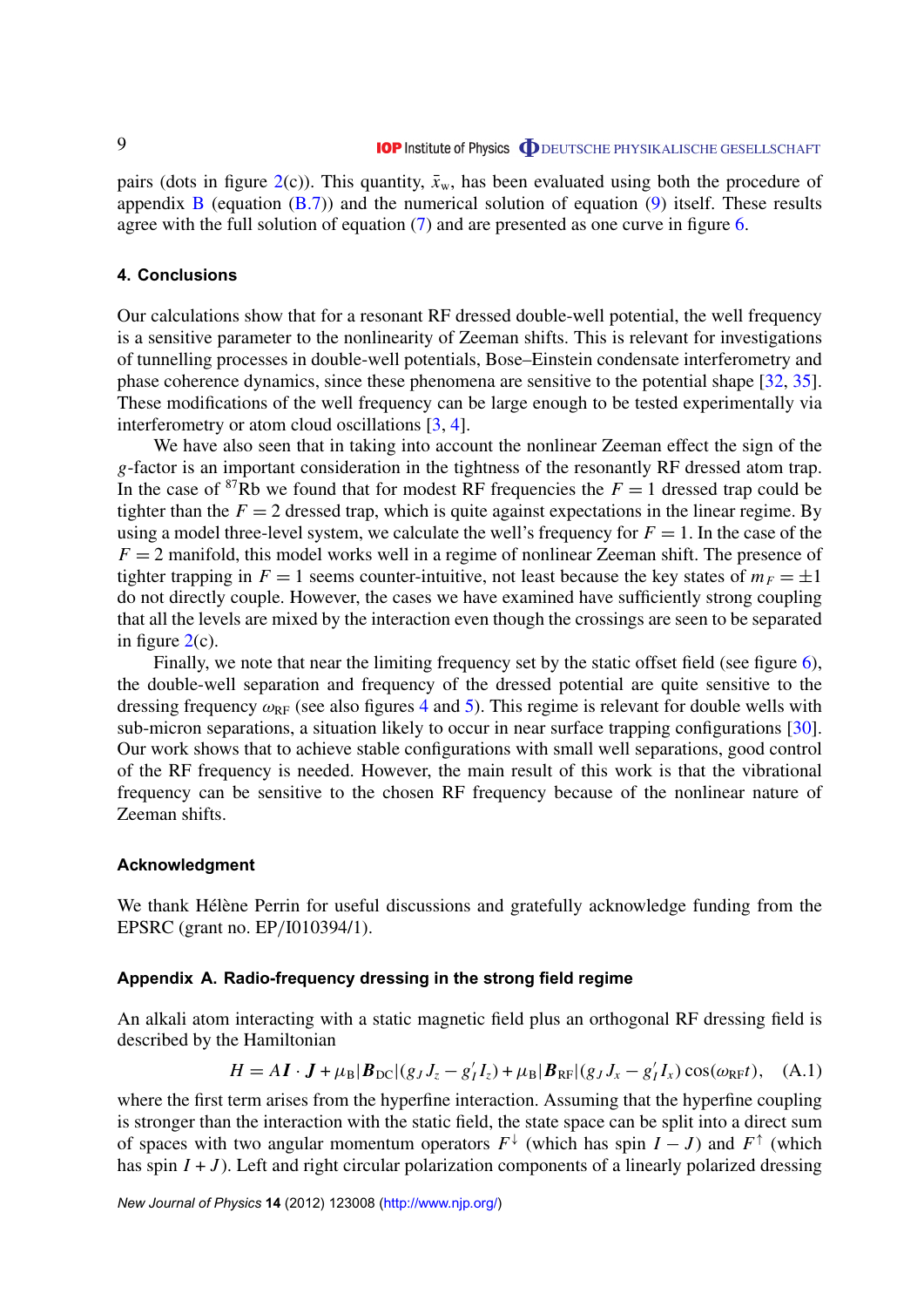<span id="page-11-0"></span>field couple magnetic levels within only one of the hyperfine subspaces. Thus, the relevant component in each case is selected by an observer rotating in an appropriate sense. With this in mind, the unitary transformation between laboratory and rotating frames can be defined by [\[38\]](#page-12-0)

$$
U = \exp(-i\omega_{RF}t(F_z^{\uparrow} - F_z^{\downarrow})), \tag{A.2}
$$

where  $F_z^{\uparrow}$  and  $F_z^{\downarrow}$  work in subspaces of **F** as described above. Then, in the rotating frame, the time evolution follows the Schrödinger equation  $i\hbar \partial_t |\psi\rangle = H'|\psi\rangle$  with

$$
H' = U^{\dagger} H U - i\hbar U^{\dagger} U. \tag{A.3}
$$

The hyperfine term and the interaction with the static field are invariant under the unitary transformation equation  $(A.2)$ . The interaction with the dressing field transforms into

$$
H'_{\rm RF} = \frac{\mu_{\rm B} B_{\rm RF,x}}{2} (g_J J_x - g'_I I_x) + \frac{\mu_{\rm B} B_{\rm RF,x}}{2} (\cos 2\omega_{\rm RF} t \hat{x} \mp \sin 2\omega_{\rm RF} t \hat{y}) \cdot (g_J J - g'_I I). \tag{A.4}
$$

Neglecting the rapidly rotating field (rotating with angular velocity of  $2\omega_{RF}$ ), the total Hamiltonian becomes the expression given in equation [\(7\)](#page-4-0).

#### **Appendix B. Frequency and position of strong-field potential wells**

Consider the dressed energy as a function of the static magnetic field, as given, e.g., in equation [\(8\)](#page-4-0), and produce a Taylor expansion around the minimum occurring at the magnetic field  $|B_{DC,min}|$ ,

$$
E(|\boldsymbol{B}_{\rm DC}|) = E_0 + \frac{\beta}{2} (|\boldsymbol{B}_{\rm DC}| - |\boldsymbol{B}_{\rm DC,min}|)^2 + \cdots
$$
 (B.1)

with  $\beta$  given as

$$
\beta = \frac{\mathrm{d}^2 E(|\boldsymbol{B}_{\mathrm{DC}}|)}{\mathrm{d}|\boldsymbol{B}_{\mathrm{DC}}|^2}\bigg|_{|\boldsymbol{B}_{\mathrm{DC,min}}|}.
$$
\n(B.2)

The well's frequency is parametrized by a quadratic dependence of the dressed energy with the distance to the position of minimum

$$
E(x) = E_0 + \frac{m\omega^2}{2}(x - x_w)^2,
$$
 (B.3)

where

$$
|\boldsymbol{B}_{\text{DC,min}}| = |\boldsymbol{B}_{\text{DC}}(x_{\text{w}})|. \tag{B.4}
$$

In the case of a quadrupole magnetic field of gradient *G* plus offset field, where the field is  $|\mathbf{B}_{\text{DC}}(x)| = \sqrt{(Gx)^2 + B_0^2}$ , the well's frequency in terms of expansion equation [\(B.1\)](#page-10-0) is given by

$$
\omega = \sqrt{\frac{\mu_B^2 \beta}{m A}} G \sqrt{1 - \frac{B_0}{|\mathbf{B}_{\text{DC,min}}|}}.
$$
\n(B.5)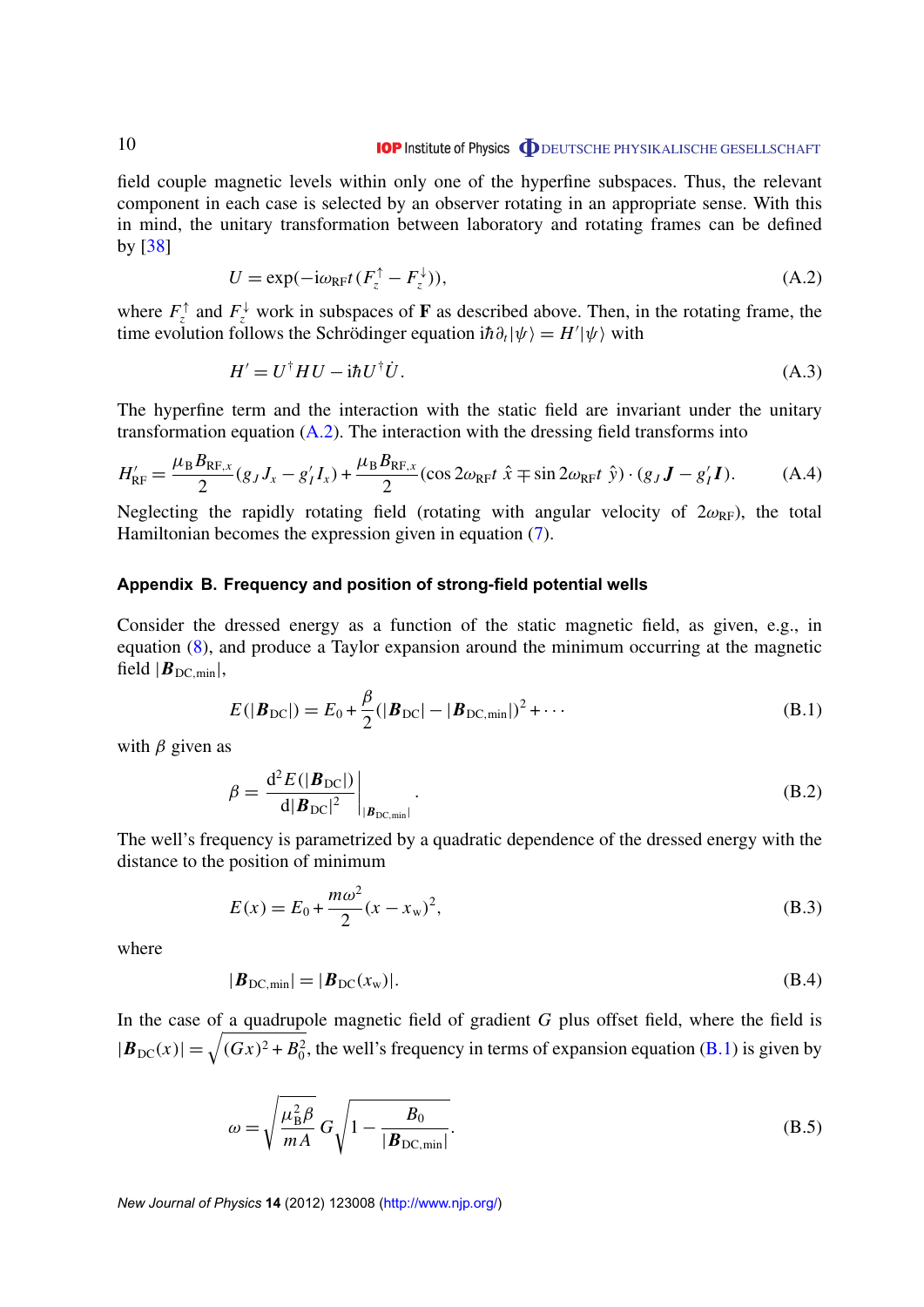#### **IOP** Institute of Physics **ODEUTSCHE PHYSIKALISCHE GESELLSCHAFT**

<span id="page-12-0"></span>Then in the regime of linear Zeeman shifts, and after a Taylor expansion to second order of equation [\(8\)](#page-4-0), we obtain

$$
|\boldsymbol{B}_{\text{DC,min}}| = \frac{\hbar \omega_{\text{RF}}}{g_F \mu_{\text{B}}},
$$
  

$$
\beta = \frac{8Ag_F}{\mu_{\text{B}}|\boldsymbol{B}_{\text{RF}}|}.
$$
 (B.6)

For this to be valid, the minimum should occur at a magnetic field such that  $\mu_B|\mathbf{B}_{DC,min}| \ll 2A$ .

For more intense fields, where the multi-level crossing degeneracy is lifted, but levels can still be grouped in manifolds  $F = I + J$  and  $|I - J|$ ,  $|B_{DC,min}|$  can be obtained as an average of the crossing points between consecutive  $m_F$  levels. The field at which such crossings occur can be obtained analytically by solving equation [\(9\)](#page-8-0), expanding the Zeeman shifted energies [\(3\)](#page-4-0) up to second order in  $\mu_B B/A$ . This procedure gives us

$$
|\boldsymbol{B}_{\text{DC,min}}| = \frac{A}{2F\mu_{\text{B}}} \sum_{m_F=-F}^{m_F=F-1} \frac{g_F - \sqrt{g_F^2 + 4(1 - 2m_F)G_F \frac{\hbar \omega_{\text{RF}}}{A}}}{2(1 - 2m_F)G_F}
$$
(B.7)

with

$$
G_F = \mp \frac{1}{I + 1/2} \left( \frac{g_J - g_I}{2(I + 1/2)} \right)^2.
$$
 (B.8)

In equations [\(B.7\)](#page-11-0) and [\(B.8\)](#page-11-0) the upper and lower signs are chosen according to  $F = I + J$  and  $|I - J|$ , respectively.

Analytic expressions for the dressed energy can only be obtained in simple cases. For our example of <sup>87</sup>Rb in its ground state, after ignoring couplings between the  $F = I + J$  and  $|I - J|$ , the dressed energies of the  $F = 1$  manifold are

$$
E_i(|\boldsymbol{B}_{\text{DC}}|) = -\frac{C}{3} + \frac{2\sqrt{C^2 - 3D}}{3}\cos\left(\frac{\theta + \phi_i}{3}\right) + A\left(-\frac{1}{4} + \frac{g_F}{2|g_F|}(I + 0.5)\right)
$$
(B.9)

with  $\phi_i = 0$ ,  $2\pi$ ,  $4\pi$  corresponding to  $i = 1, 2, 3$ , and

$$
C = -(E_1^{Z,-} + E_0^{Z,-} + E_1^{Z,-}),
$$
  
\n
$$
D = E_1^{Z,-} E_{-1}^{Z,-} + E_1^{Z,-} E_0^{Z,-} + E_{-1}^{Z,-} E_0^{Z,-} - 2d^2 + \hbar \omega_{RF} (E_1^{Z,-} - E_{-1}^{Z,-} - \hbar \omega_{RF}),
$$
  
\n
$$
E = d^2 (E_1^{Z,-} + E_{-1}^{Z,-}) - E_1^{Z,-} E_0^{Z,-} E_{-1}^{Z,-} - \hbar \omega_{RF} E_0^{Z,-} (E_1^{Z,-} - E_{-1}^{Z,-} - \hbar \omega_{RF}),
$$
  
\n
$$
R = (9CD - 27E - 2C^3)/54,
$$
  
\n
$$
Q = (3D - C^2)/9,
$$
  
\n
$$
\theta = \arccos(R/\sqrt{-Q^3}),
$$
  
\n(B.10)

where  $d = \frac{\mu_B B_{RFGF}}{2}$  $\frac{4RFSF}{2}$   $\langle m_F \pm 1 | J_x + I_x | m_F \rangle$  and the Zeeman shifted levels are given by equation [\(3\)](#page-4-0).

#### **References**

- [1] Zobay O and Garraway B M 2001 *Phys. Rev. Lett.* **86** [1195](http://dx.doi.org/10.1103/PhysRevLett.86.1195)
- [2] Zobay O and Garraway B M 2004 *Phys. Rev.* A **69** [023605](http://dx.doi.org/10.1103/PhysRevA.69.023605)
- [3] Colombe Y, Knyazchyan E, Morizot O, Mercier B, Lorent V and Perrin H 2004 *Europhys. Lett.* **67** [593](http://dx.doi.org/10.1209/epl/i2004-10095-7)